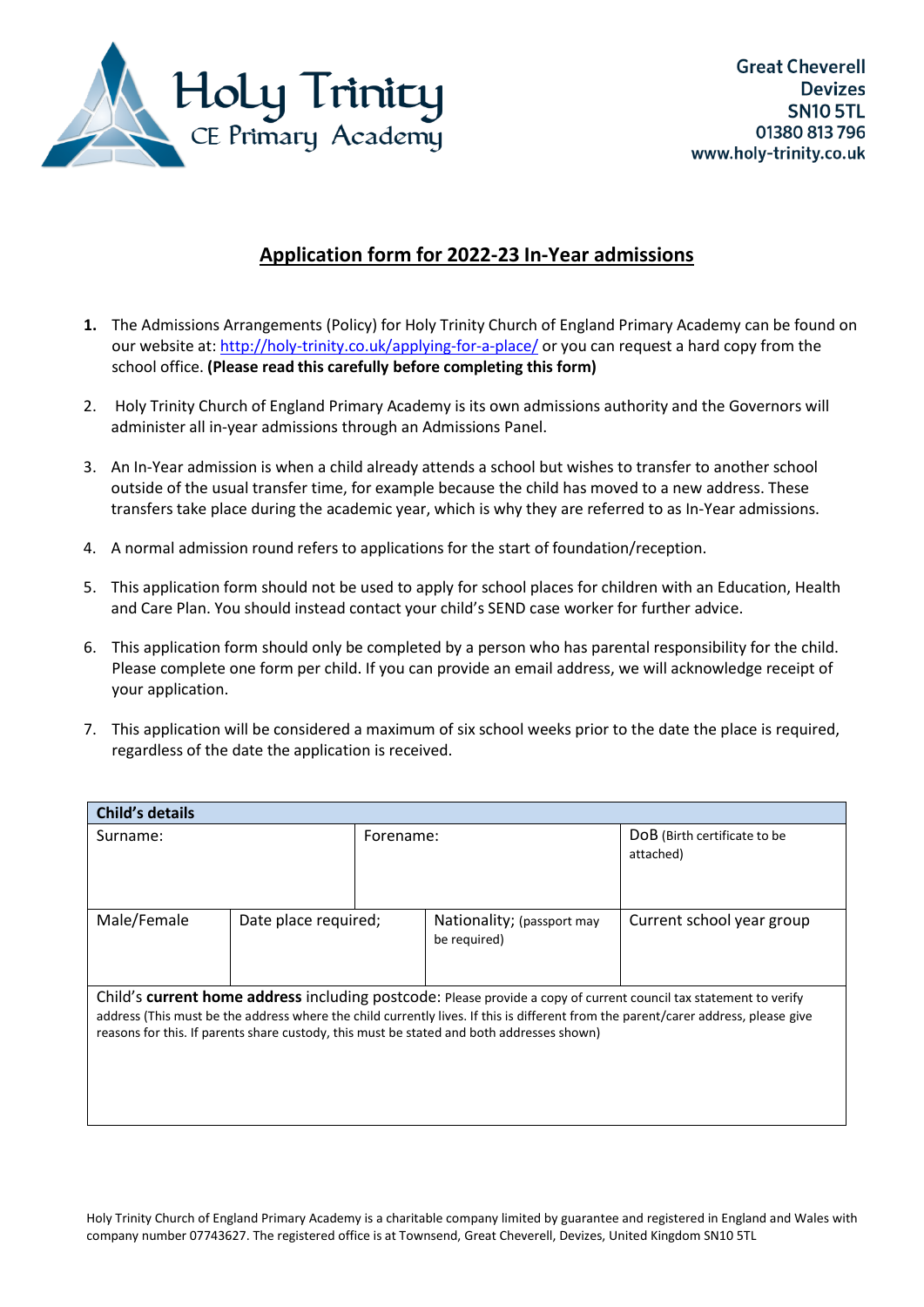Post Code

New address if moving house including expected date of move:

Reason for application:

**Current or previous school** Name and address of current school or last school attended

Date last school attended if not currently attending;

| Details of first parent/carer living at home address |           |                                             |
|------------------------------------------------------|-----------|---------------------------------------------|
| Title                                                | Initials  | Surname                                     |
| Relationship to child                                |           | Do you have parental<br>responsibility? Y/N |
| Home Tel:                                            | Work Tel: | Mobile                                      |
| Email:                                               |           |                                             |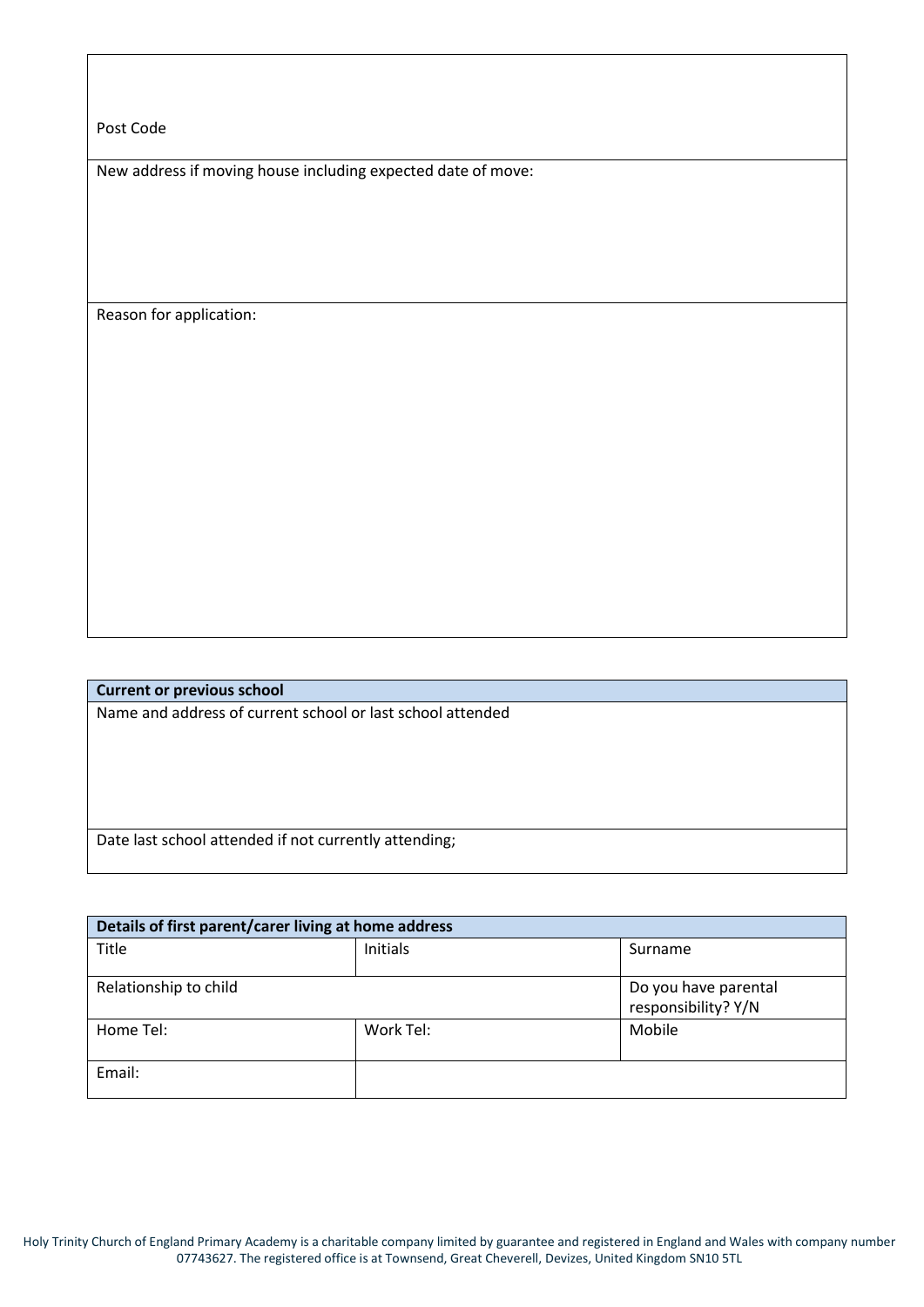| Details of second parent/carer.  |           |                                             |
|----------------------------------|-----------|---------------------------------------------|
| Title                            | Initials  | Surname                                     |
| Relationship to child            |           | Do you have parental<br>responsibility? Y/N |
| Home Tel:                        | Work Tel: | Mobile                                      |
| Email:                           |           |                                             |
| Address if different from child: |           |                                             |

#### **Other Information**

Does your child have an Education Health Care Plan (EHCP) due to special educational needs? **YES / NO**

Is, or has your child previously been, a child looked after by a local authority? **YES / NO**

If yes, please state which authority:

If yes, please also provide a letter from Social Services confirming the legal status of the child and the local authority responsible for the child.

Is the child privately fostered? **YES / NO** ie. cared for by someone other than the parent without the involvement of the local authority

Full names, DoB and year group of any siblings already attending this school.

### **Documentation required**

- Birth Certificate
- Council Tax statement
- Passport (if a foreign national)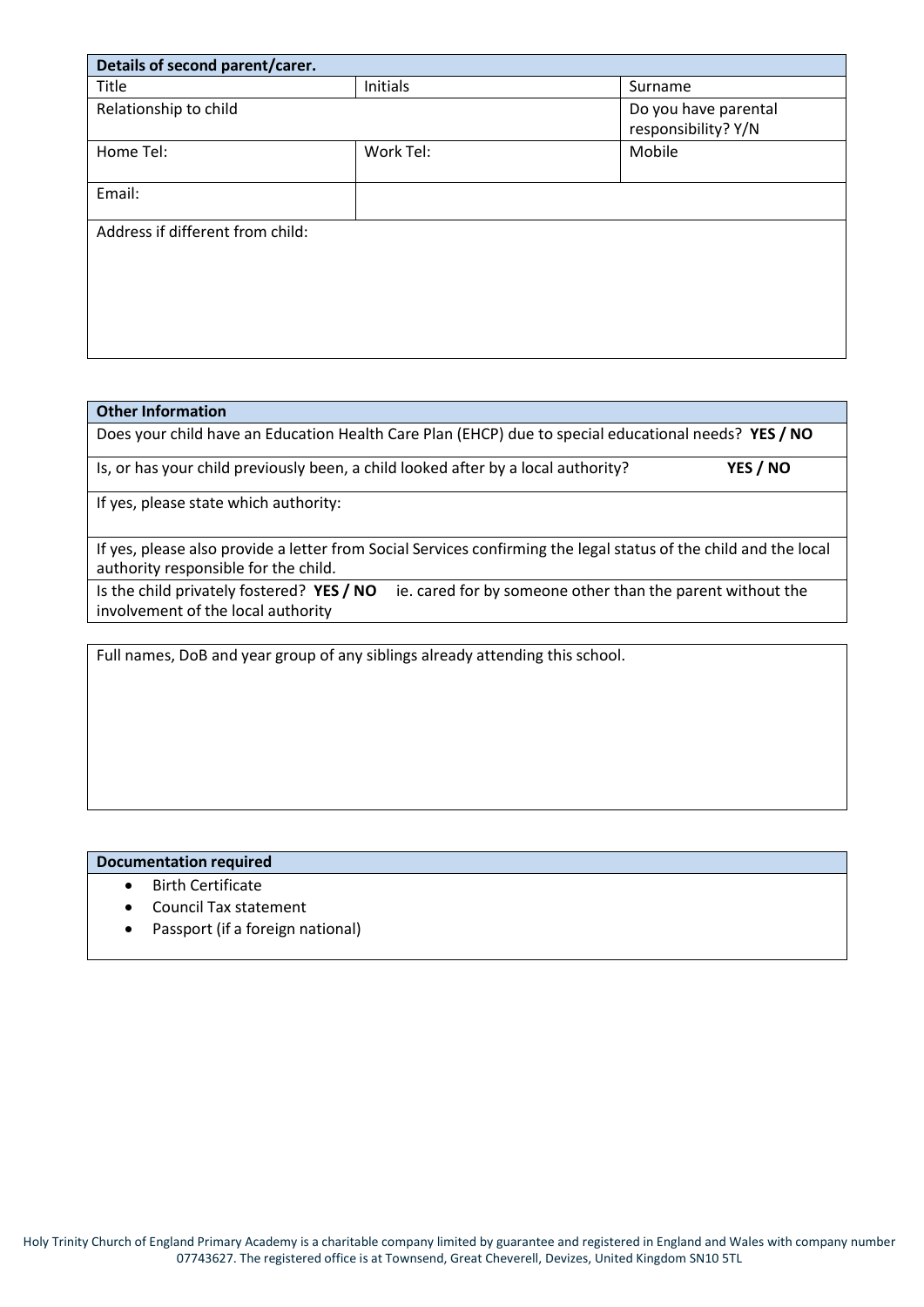#### **Declaration and signature of parent/carer**

- I wish to apply for a place at Holy Trinity CE Primary Academy for my child
- I certify that, to best of my knowledge, the information given is correct
- I understand that this application will be considered a maximum of six school weeks prior to the date the place is required, regardless of the date the application is received

I understand that any false or deliberately misleading information given on this form and/or supporting information may render this application invalid or lead to the offer of a place being withdrawn at a later date.

Signature of Parent / Guardian Date | Date | Date | Date | Date | Date | Date | Date | Date | Date | Date | Date | Date | Date | Date | Date | Date | Date | Date | Date | Date | Date | Date | Date | Date | Date | Date | Da

## **For applications based on faith grounds please also complete the supplementary section below.**

| For office use only                                                                        |  |  |
|--------------------------------------------------------------------------------------------|--|--|
| Birth certificate seen (copy attached)  Signed                                             |  |  |
| Council tax statement seen (copy attached) Signed_                                         |  |  |
| Passport and or Home Office documents seen (copy attached) Signed<br>(If foreign National) |  |  |
| Date application received:                                                                 |  |  |
| Date application received minus six school weeks:                                          |  |  |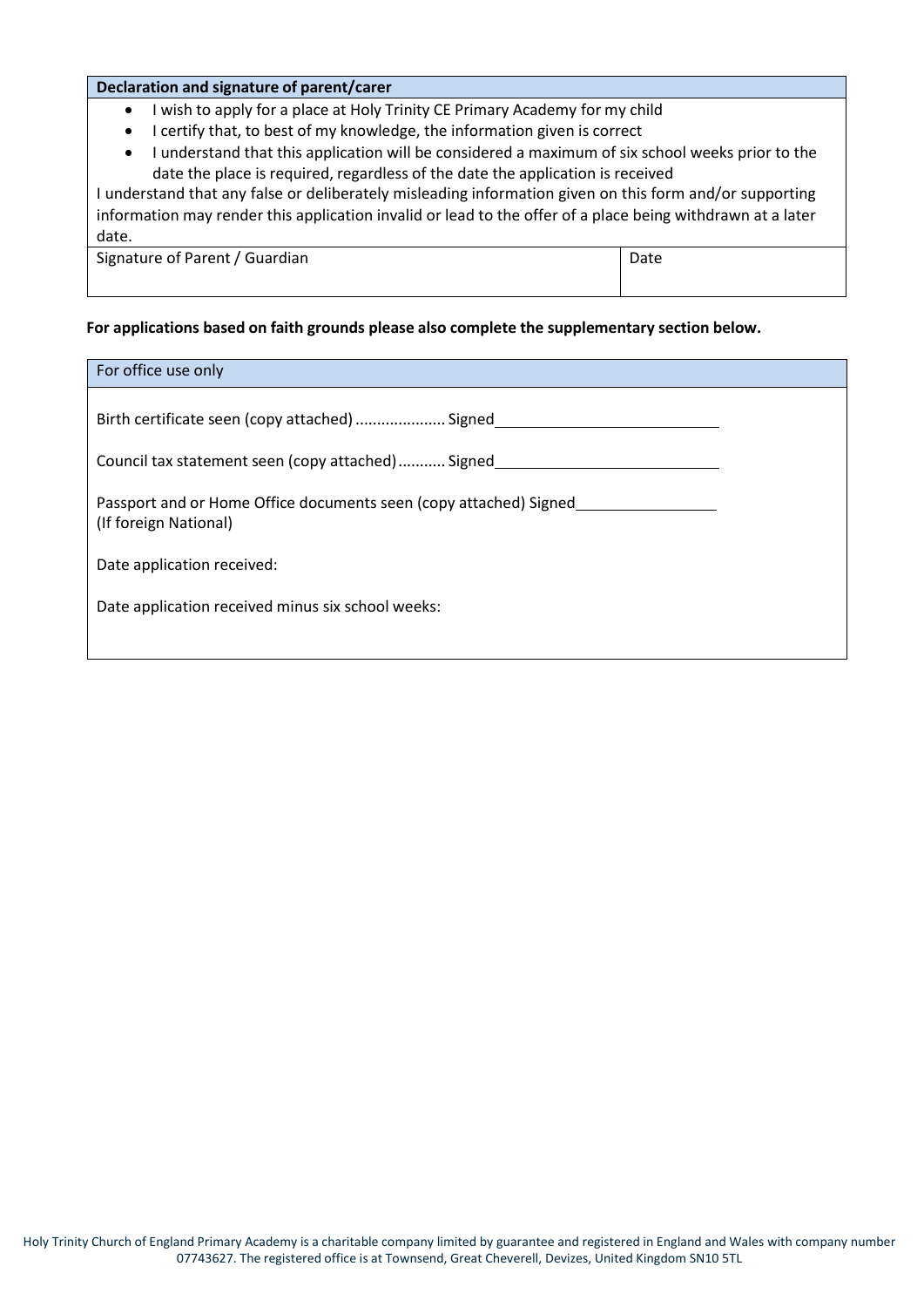

# **Supplementary Application for In-Year Admission to the Academy on Religious Faith Grounds.**

In order to confirm church attendance please ask your parish priest or minister to complete and sign this form which must accompany the in-year admission application form.

| Part 1                                 |  |
|----------------------------------------|--|
| Name of Child:<br>Date of Birth:       |  |
| Address with Post Code                 |  |
| Telephone:                             |  |
| Full name of parent[s] or guardian[s]. |  |

#### **Part 2 (to be completed by Vicar, Pastor or Priest)**

I am able to confirm that the child named above attends church regularly (at least monthly for the past 12 months) and is considered a part of the regular congregation of this Church / Benefice.

| Name of parish priest or minister                                                                                                                                                                                              |              |  |  |
|--------------------------------------------------------------------------------------------------------------------------------------------------------------------------------------------------------------------------------|--------------|--|--|
| Address                                                                                                                                                                                                                        |              |  |  |
| Benefice / Parish / Church                                                                                                                                                                                                     |              |  |  |
|                                                                                                                                                                                                                                |              |  |  |
| Signature Parent; Management and Signature Parent; Management and Signature Parents and Signature Parents and Signature Parents and Signature Parents and Signature Parents and Signature Parents and Signature Parents and Si |              |  |  |
|                                                                                                                                                                                                                                | Date; $\_\_$ |  |  |